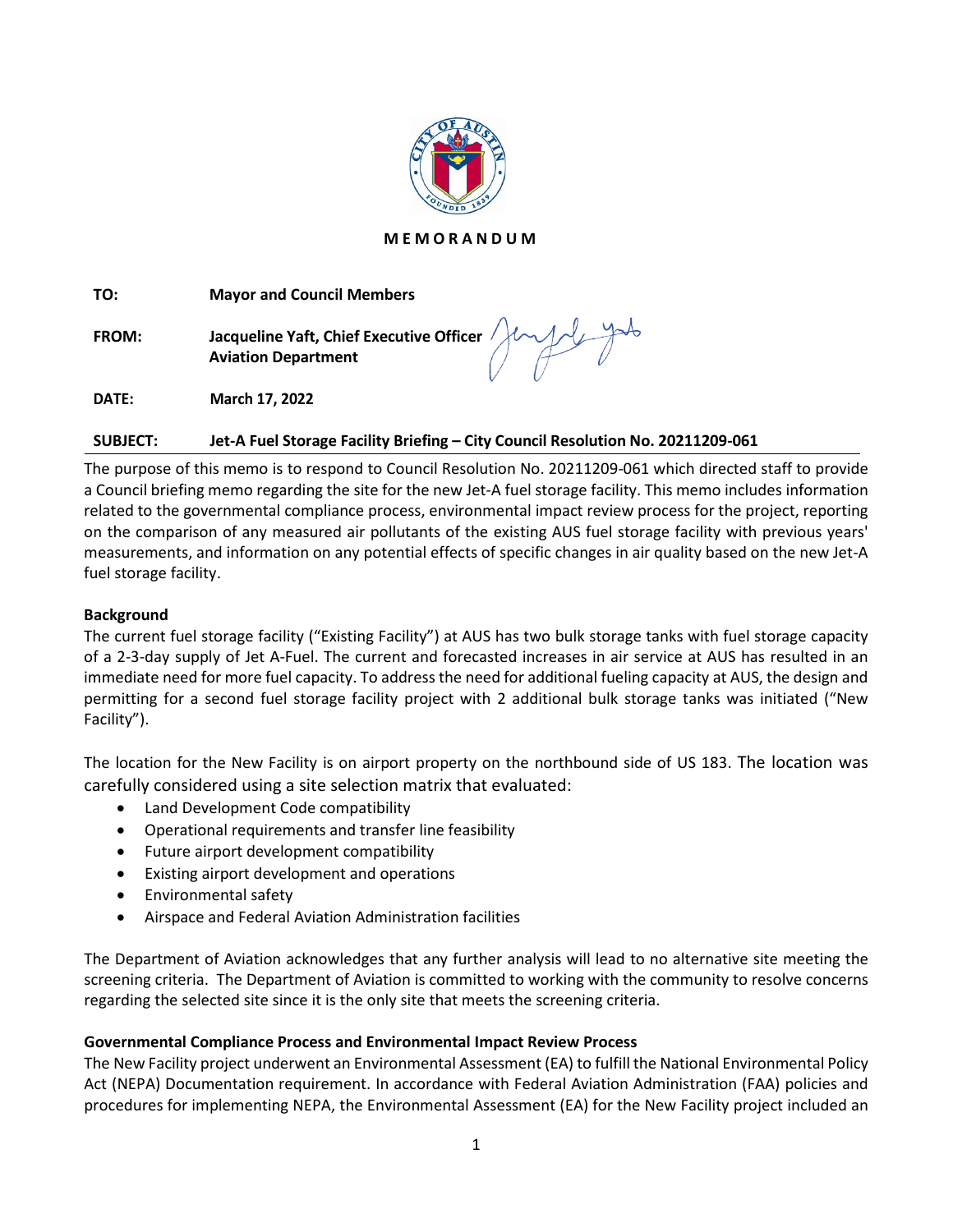evaluation of the following key topics: (1) air quality; (2) biological resources; (3) land use compatibility; (4) noise; (5) surface transportation; (6) water resources; (7) cultural resources; (8) environmental justice; (9) visual resources; and (10) hazardous materials. The EA was submitted to the FAA and a [Finding of No Significant Impact](https://www.austintexas.gov/sites/default/files/images/Airport/Environmental/AUS_Fuel_Facility_FONSI.pdf)  [\(FONSI\)](https://www.austintexas.gov/sites/default/files/images/Airport/Environmental/AUS_Fuel_Facility_FONSI.pdf) was received in April 2020 denoting FFA approval for the project.

Additionally, the Environmental Protection Agency (EPA) requires a Spill Prevention Control and Countermeasures (SPCC) Plan and a Facility Response Plan that guide spill mitigation efforts. Such plans exist at the Existing Facility and as required, an SPCC Plan and a Facility Response Plan will be prepared by the design engineer prior to the opening of the New Facility.

In the design and engineering of the New Facility, attention was also given to the separation and setback requirements for fire and explosion protection as set forth in the National Fire Protection Association (NFPA) guidelines - NFPA 30 Chapter 22 - regarding above ground storage tank design.

Pursuant to the Texas Commission on Environmental Quality [\(TCEQ\) Chapter 106 Permit By Rule \(PBR\) §106.472](https://www.tceq.texas.gov/permitting/air/permitbyrule/subchapter-u/organic_inorganic_liquid.html) – the New Facility must not exceed 25 tons of volatile organic compounds (VOCs) permitted emissions each year. According to Burns & McDonald (the design engineer for the New Facility), the New Facility is estimated to emit 3.6 tons of VOCs annually -- 14.4% of the allowed 25 tons.

The Department of Aviation hired a third-party consulting firm, AECOM, to validate the methodology used to calculate the original projections of VOCs (as determined by Burns & McDonald) for the two fuel storage tanks at the New Facility. This projected emission level is well below the permitted TECQ threshold. Since the projected emissions for the New Facility meets the requirements for a Permit by Rule, a standalone TCEQ permit for air quality was not required. The documentation for the Air Unregistered Permit by Rule Authorization was submitted to the City of Austin in September 2020. Once constructed, the Department of Aviation is committed to annual audits to ensure the New Facility is operating as designed and does not exceed TCEQ's emissions threshold.

Other State of Texas requirements for the New Facility project include the Texas Pollutant Discharge Elimination System (TPDES) requirements. TPDES requirements will guide construction and post-construction stormwater management for the New Facility Project. It should be noted that AUS is not within the continuing recharge, transition, or contributing zone of the Edwards Aquifer.

Furthermore, the City of Austin site plan application for the New Facility met the City Code requirements for administrative approval and was approved on November 22, 2021. The site plan application was reviewed by various City departmental staff across multiple disciplinary reviews, such as Fire Safety and Environmental. In accordance with City Code, a notice of filing of site plan application for administrative approval was mailed to qualifying property owners within 500 feet of the site for the New Facility project as well as to neighborhood associations, neighborhood contact teams, and homeowners associations, which are within the same area.

### **Measured Air Pollutants**

In addition to validating the VOC emissions methodology for the New Facility, AECOM evaluated the air quality models applicable to Jet-A Fuel handling at the Existing Facility to estimate the current potential emissions associated with tank storage (including the equipment supporting the tanks) and potential emissions at this location associated with the loading of fuel into aircraft fuel loading trucks. Based on their findings, the Existing Facility is calculated to emit a total of 4.1 VOCs annually. Of this total, 1.9 VOCs are associated with loading of fuel into aircraft fuel loading trucks. Loading of fuel into aircraft fuel loading trucks will not occur at the New Facility.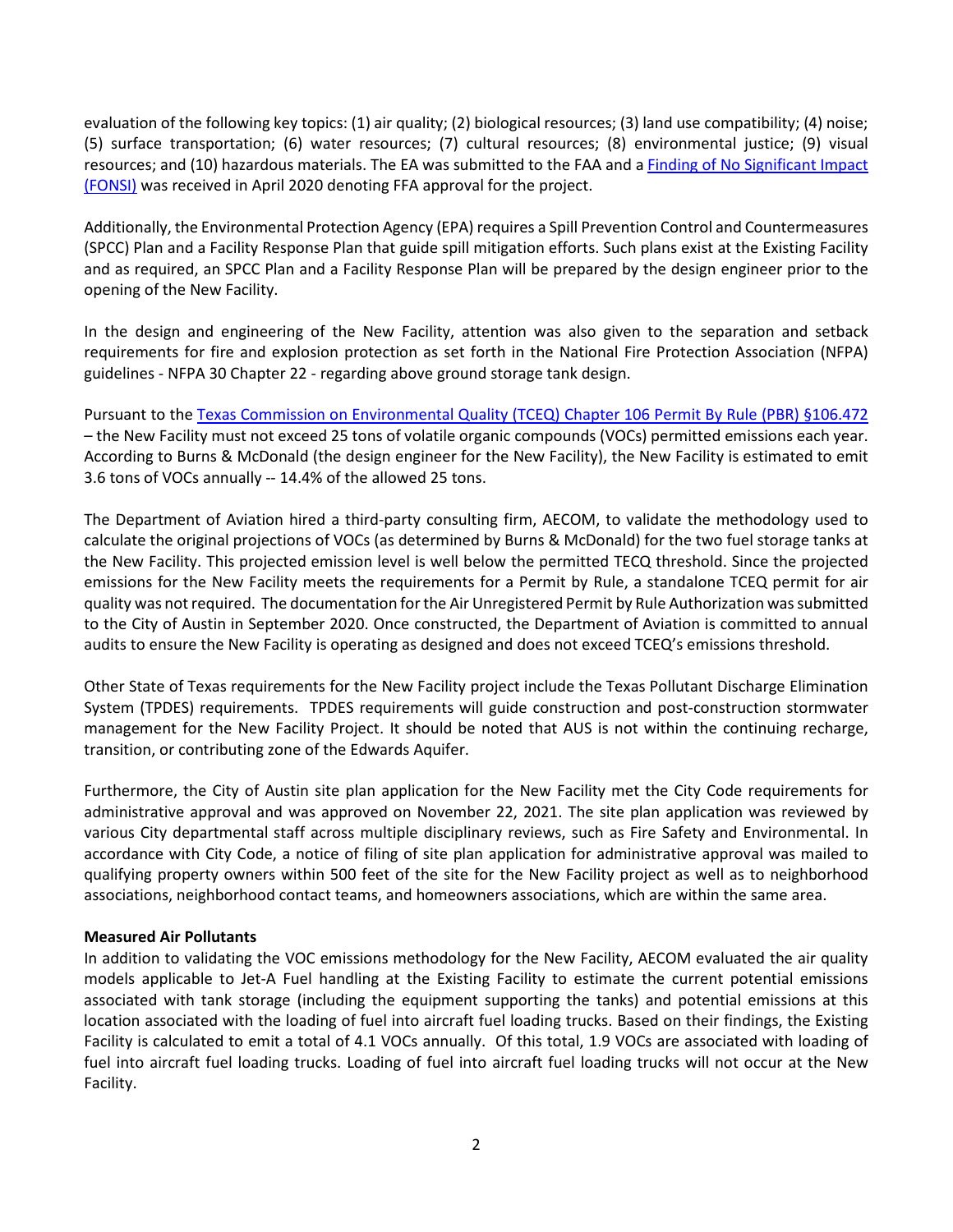VOC emission levels from Jet-A Fuel storage tanks remain low because the fuel does not create a high volume of vapors. For Jet-A fuel to create vapors, 100 plus degrees must be regularly sustained within the storage tanks. The tanks are designed to deflect heat and stay below 100 degrees.

To further a commitment to environmental protection, the Department of Aviation is working to define and launch the Jet-A Fuel Storage Facility Air and Stormwater Monitoring Program. This new program will ensure that operations at the Existing Facility and the New Facility are environmentally compliant. The aim of the Jet-A Fuel Storage Air and Stormwater Monitoring Program is to conduct regular site inspections for environmental safety and communicate these findings to the community.

# **Fuel Facility Safety Measures**

Federal Aviation Administration and National Fire Protection Association regulations require airports to design and establish airport safety standards and inspection programs for all aviation fuel functions. The New Facility will have fire prevention and response safety features, including:

- Bonded tanks to ensure static electricity doesn't spark a fire
- Automated foam fire suppression system
- Tanks that are designed to deflect heat
- Monitoring systems with sensor and safety controls
- Lightning protection rods & FAA airport lighting protocols

AUS has an on-airport fire station, the Aircraft Rescue and Firefighting (ARFF) station, which will inspect the fuel facility every 4 months. ARFF trains to respond quickly and effectively to airport emergencies.

The New Facility will have environmental safety features that prevent and respond to leaks, including:

- A corrosion detection system that alerts operators long before a leak occurs
- High and low-level fuel sensors
- Auto shut-off valves
- Lined leak containment structures

The facility has secondary containment and controls to prevent any leaks from entering ground soil and will have multiple permits, safety plans and inspections. Site staff employed by the world's largest independent fuel service provider will monitor the facility 24/7.

### **Differences between Jet-A-Fuel Storage Tanks and Petroleum Storage Tanks**

The Department of Aviation recognizes the historic injustice endured by East Austinites who lived near the East Austin petroleum storage tanks and is committed to working with community members, the facility owners and operators, regulatory agencies and experts to ensure the Jet-A Fuel Storage Facility is a safe operation.

The East Austin petroleum storage tanks were on a 52-acre site, did not have adequate safety designs and inspections, and were owned and operated by several different oil and gas private companies. The only physical boundary between many homes and the gasoline tank farm was a simple chain link fence. The Jet-A fuel storage facility is a modern, regulated and inspected operation to achieve the highest level of safety, security and reliability:

- The facility is owned and operated by AUS airlines and their fueling service contractor.
- The facility is located on City of Austin property and will be routinely inspected by the Austin Fire Department, the Department of Aviation and the Department of Watershed Protection.
- The facility will be separated from the closest homes and businesses by four highway lanes, a grass